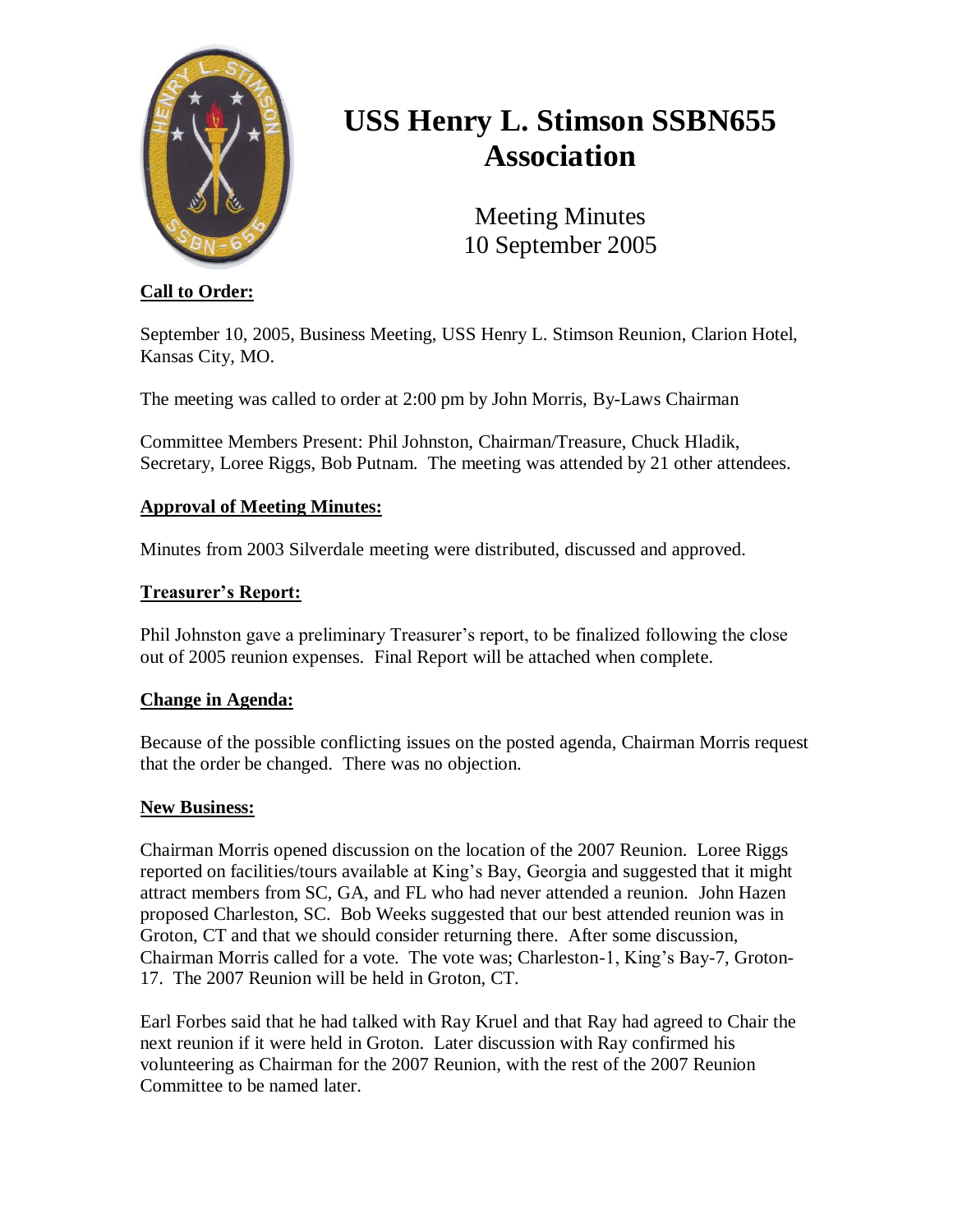A brief discussion concerning a new Web Site for SSBN 655 was held. Loree Riggs indicated that Randy Allen had agreed to be the new Web Master and had already procured a new Domain Name, SSBN655.org. The general consensus was that the Association should pay the annual cost associated with the web site. It was also pointed out that Jeff Bricmont had done a great job over the years and was to be recognized for his effort. In accordance with the By-Laws, President Morris appointed the following people to serve on a Web Site Committee; Randy Allen, Chairman, Jeff Bricmont, Loree Riggs, Tyler Montgomery.

## **Old Business:**

The next order of business was the discussion of forming an Association and approval of the proposed by-laws. The group acknowledged the work of John Morris in developing the by-laws and thanked the by-laws committee for their work. The discussion made clear the separation of the Association from the Reunion function and makes membership of the Association and reunion attendance unrelated. After additional discussion and no dissention, Bob Roos moved to accept the By-Laws, Second by Ken Pugh. Further discussion suggested a Name Change to USS Henry L. Stimson SSBN 655 Association, with all agreeing. The adoption of the By-Laws was passed by a unanimous vote of all present.

### **New Business (continued):**

Having Approved the Association and Adoption of the By-Laws, the next order of business was the election of officers. The following individuals were unanimously elected Officers and Board of Directors for the USS Henry L. Stimson SSBN 655 Association:

| John Morris      | President             |
|------------------|-----------------------|
| Robert Callahan  | <b>Vice President</b> |
| Loree Riggs      | Secretary             |
| Phillip Johnston | Treasurer             |

These individuals will serve a term concluding at the next Regular meeting in 2007.

Appointments: The appointment of the Memorabilia Committee was deferred pending additional discussion and information. J.B. Helms was appointed the Association Chaplain. The following were appointed to the 2007 Reunion Advisory Committee: Phil Johnston, Loree Riggs, Ron Testa, and John Morris. As with elected positions, Committees are appointed for a 2 year reunion cycle.

The next order of business was a discussion of the possible Incorporation of the Association, application for 501-C-3 tax exempt status with IRS, and filing with a state as a Not-for-Profit Corporation. While this can be a very complicated process and the need for outside help from an attorney/paralegal, it was indicated that we may not have the internal expertise to get through this process by ourselves. It was also pointed out that the process could be very costly, \$500-\$2,000, depending on the level of assistance and the cost imposed by the state where it was filed. Continued discussion led to the agreement that the Board of Directors will continue to study this issue and bring a recommendation to the 2007 Regular Meeting.